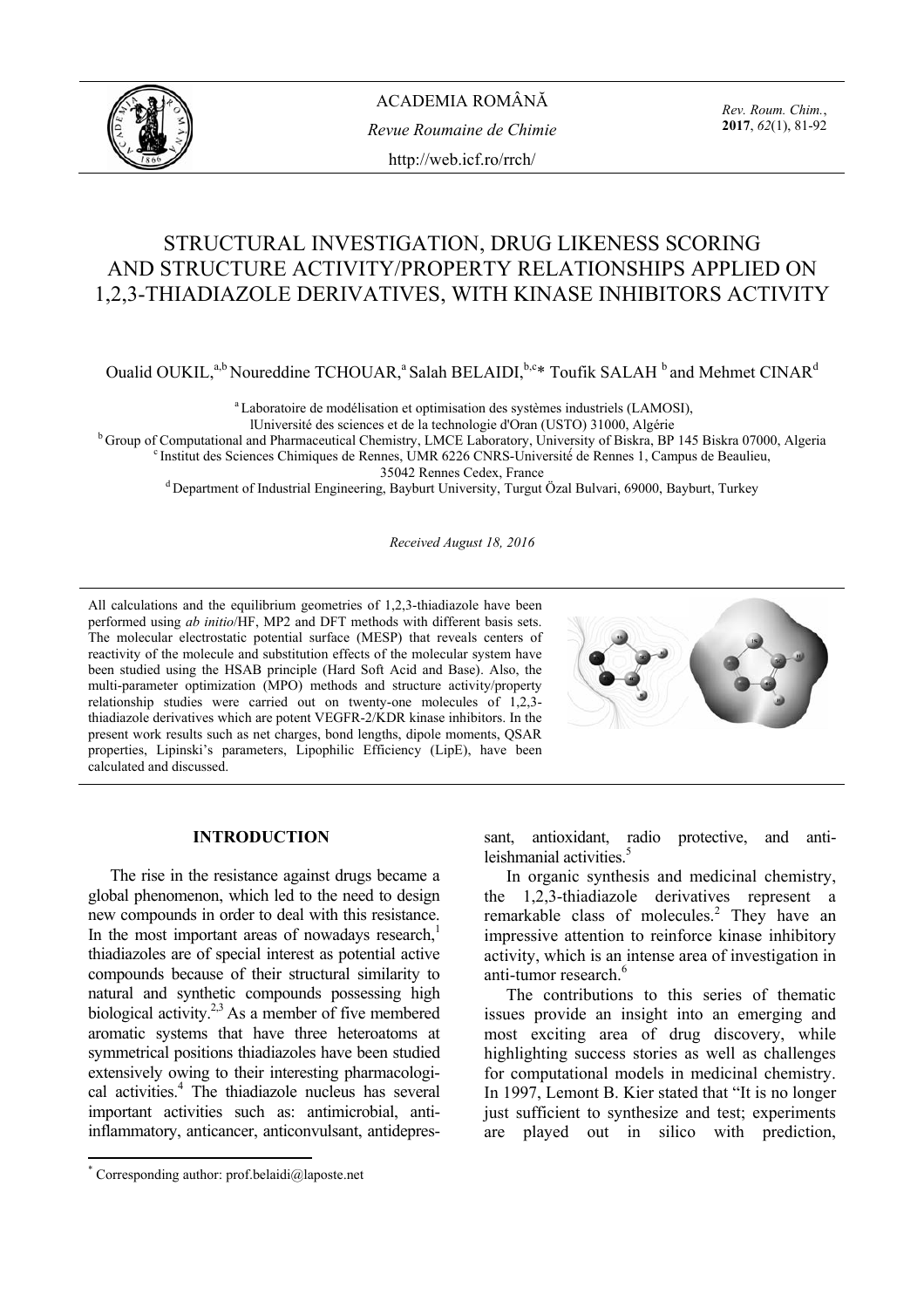classification and visualization being the necessary tools of medicinal chemistry"<sup>7</sup> Without doubt, computer-based simulation of biochemical processes and molecular model building will increasingly drive molecular design and decision in drug discovery. There are ample evidences that computational medicinal chemistry has become an important pillar of modern drug research.<sup>8,9</sup>

Drug development requires a lot of effort in addition to a considerable funding; it takes so many years for lead identification, optimization, in vitro and in vivo testing, before the starting of the first clinical trials.<sup>10,11</sup> More than ever, the volume of complex data produced by drug discovery activities is larger, which is in need of certainty. Here comes the role of multi-parameter optimization which improves the use of this data to fast the targeting of the compounds with a good balance of properties.<sup>12</sup> The most known rules from MPO methods for compounds prediction with best balance of properties are calculated metrics and rules of thumb.

Among the diverse rules which have been proposed, Lipinski and Veber rules are the most popularly used.13,14 On the other side, we found that the calculated metrics which integrate the potency with other parameters in order to get a single metric give through optimization. The oldest compound and most widely used metrics are the Ligand Efficiency (LE) and the Lipophilic Efficiency  $(LipE)^{12}$  Therefore, discovering drugs is a process which realizes a sustained balanced search for molecules that have structural features that produce: 1) strong target binding using structure-activity relationship (SAR) and 2) high performance at in vivo barriers, using structure property relationship (SPR).

By a similar way that design of structural features using SAR is known as structure-based design, the design of structural features using SPR has become known as property-based design. The matter of the way that medicinal chemists deal with balancing these often disparate processes is a question of experience and strategy.<sup>15</sup> The Structure Activity/Property Relationship (SAR/SPR)<sup>16,17</sup> are studies to ameliorate the grasp of fundamental processes and phenomena in medicinal chemistry and drug design. $18-21$  They are also intended to show the liaison between molecular structures and molecular properties  $22-24$  such as lipophilicity, polarizability, electronic and steric parameters. During this correlation, the characteristics of a molecule to the main physicochemical processes happened in the target activity.

This research aims to study molecular geometry, electronic properties and substitution effects of 1,2,3 thiadiazole nucleus using *ab initio*/HF, MP2 and DFT methods.<sup>25-34</sup> Afterward, in order to determine compounds with elevated strength, the dataset of 1,2,3-thiadiazole derivatives has been prolonged, by using rules of thumb, calculated metrics and structure activity/property relationships (SAR/SPR) respectively related to their kinase inhibition activity.

### **MATERIALS AND METHODS**

The molecular modeling calculations for all the 1,2,3-thiadiazole derivatives are performed by HyperChem 8.08,<sup>35</sup> Gaussian 09<sup>36</sup> and MarvinSketch  $6.2.1<sup>37</sup>$  Firstly, we realized the calculation of some geometric and electronic parameters, using various computational levels; *ab initio*/HF, MP2 and DFT with different basis sets such as  $6-311G++(2d,p)$ ,  $6 311G++$   $(3d,2p)$  and CC-pVDZ. This work also involves calculation of 3D MESP surface map and 2D MESP contour map to reveal the information regarding charge transfer within the molecule. $38-40$ Finally, using Chemaxon,  $37$  Molinspiration<sup>41</sup> and QSAR module from HyperChem software, the following physicochemical properties were calculated for the investigated molecules: Polar surface area (PSA) which is formed by polar atoms of a molecule, surface area grid (SAG) with a grid calculation (solvent accessible or Van der Waals)<sup>42</sup> much slower method than the approximate calculation, but is more accurate for a given set of atomic radii. It is recommended to use this method as a benchmark for the approximate surface area calculation. The grid method used is described by Bodor *et al.*<sup>43</sup> Molecular volume (V) calculation is very similar to the Surface Area (Grid) calculation; it uses a grid method described by Bodor *et al.* The hydration energy (HE) is a key factor determining the stability of different molecular conformations. The calculation is based on exposed surface area.<sup>44</sup> Calculation octanol-water partition coefficient (logP) is carried out using atomic parameters derived by Ghose, Pritchett and Crippen and later extended by Ghose and coworkers. $45,46$  The molecular refractivity (MR) is estimated by the same method as logP. Ghose and Crippen presented atomic contributions to the refractivity in exactly the same manner as to the hydrophobicity.<sup>46,47</sup>

The polarizability (Pol) is estimated from an additivity scheme presented by Miller, different increments are associated with different atom types. For a variety of organic molecules, the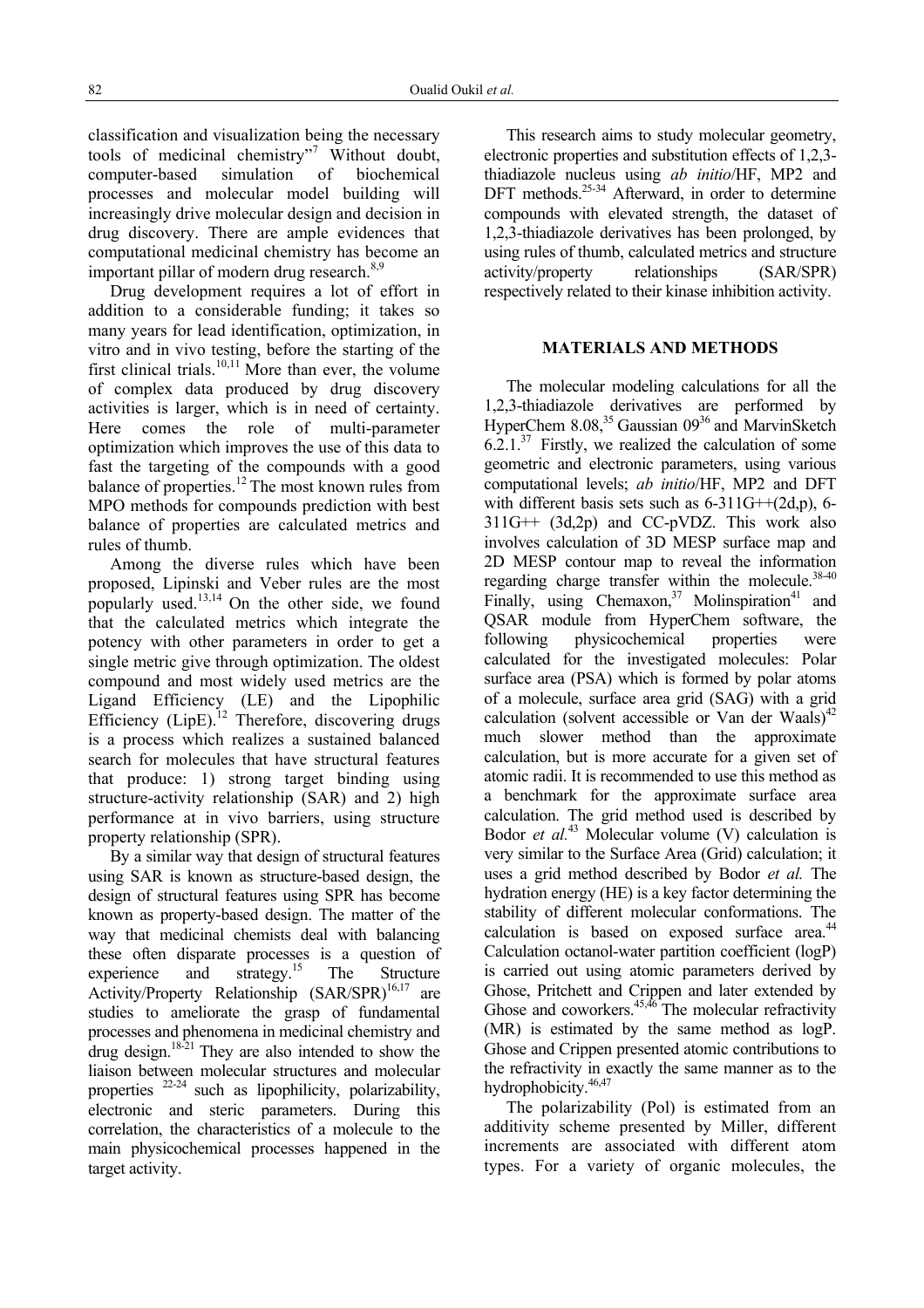estimates are accurate to within 1 to  $3\%$ .<sup>48</sup> The molecular weight (MW) of a system calculation is based on a general applicability method.<sup>35</sup>

#### **RESULTS AND DISCUSSION**

## **GEOMETRIC AND ELECTRONIC STRUCTURE OF 1,2,3-THIADIAZOLE**

In order to get optimized geometrical parameters 49-51 (bond lengths and valence angles) of 1,2,3-thiadiazole (Fig. 1), we used different methods; *ab initio*/HF, MP2 and DFT with different basis sets (Table 1).

We found good agreement between predicted geometries (bond lengths and bond angles) and corresponding experimental data from double resonance modulation microwave (DRM) spectroscopy values,<sup>52</sup> especially for the DFT/B3LYP results. From that, we can say the DFT method is more appropriate for further study on 1,2,3-thiadiazole ring and its derivatives. Furthermore, net charge analysis results as shown in Table 2, we observed the values which were calculated by both DFT and MP2 methods with 6- 311G++ (3d,2p) basis are similar for NBO and Mulliken. Regarding our results, NBO was chosen as the best approximation to perform the electronic study on the investigated series. The molecular electrostatic potential surface MESP is a piece of electrostatic potential mapped onto the iso-electron density surface,  $53$  the importance of the MESP lies in the fact that at the same time it shows the molecular size and form whether positive, negative and neutral electrostatic potential areas in terms of the electrostatic surface, which illustrate the investigation of the molecular structure with its physicochemical properties relationships.<sup>54-56</sup>

The MESP surface map and contour map of 1,2,3-thiadiazole (Fig. 2) display the two regions characterized by red color (negative electrostatic potential) around the two cyclic nitrogen atoms which expound the ability for an electrophilic attack on these positions, also by blue color (positive electrostatic potential) around the two hydrogen atoms which explain that these regions are susceptible for a nucleophilic attack. Finally, for the green color located between the red and blue regions explain the neutral electrostatic potential surface. The variation in electrostatic potential produced by a molecule is largely responsible for binding of a drug to various active sites of the receptor (VEGFR-2/KDR), as the binding site in general is expected to have opposite areas of electrostatic potential.<sup>57</sup>



Fig.  $1 - 3D$  structure of 1,2,3-thiadiazole.

|--|--|

|  |  |  | Bond lengths (in angstrom, $\AA$ ) and valence angles (in degrees, $\degree$ ) of 1,2,3-thiadiazole |  |  |
|--|--|--|-----------------------------------------------------------------------------------------------------|--|--|
|--|--|--|-----------------------------------------------------------------------------------------------------|--|--|

|           |                    | ab initio/<br>HF |         |        | DFT/B3LYP |                   |        | <i>ab initio</i> /MP2 |         |        |
|-----------|--------------------|------------------|---------|--------|-----------|-------------------|--------|-----------------------|---------|--------|
| Comp.     | EXP. <sup>52</sup> | $6311 + +$       | 6 3 1 1 | $CC-$  | $6311 +$  | 6311              | $CC-$  | $6311 + +$            | 6311    | $CC-$  |
|           |                    | G(2d,p)          | $+$ + G | pVDZ   | G(2d,p)   | $+$ + $\mathbf G$ | pVDZ   | G(2d,p)               | $+$ G   | pVDZ   |
|           |                    |                  | (3d,2p) |        |           | (3d,2p)           |        |                       | (3d,2p) |        |
| $S-N2$    | 1,692              | 1,664            | 1,654   | 1,691  | 1,732     | 1.718             | 1,782  | 1,702                 | 1,684   | 1,740  |
| $S-C5$    | 1,689              | 1,694            | 1,689   | 1,705  | 1,698     | 1,693             | 1,708  | 1,687                 | 1,680   | 1,697  |
| $N2-N3$   | 1,290              | 1.244            | 1,247   | 1,242  | 1,273     | 1,276             | 1,266  | 1,319                 | 1,320   | 1,308  |
| $C4-C5$   | 1.369              | 1,343            | 1,345   | 1,348  | 1,366     | 1,368             | 1,373  | 1,385                 | 1,387   | 1,393  |
| $N3-C4$   | 1,366              | 1,369            | 1,368   | 1,376  | 1,367     | 1,366             | 1,374  | 1,353                 | 1,352   | 1,363  |
| $C5-H$    | 1.078              | 1.069            | 1,067   | 1.077  | 1.078     | 1,076             | 1,088  | 1,080                 | 1,076   | 1.091  |
| $N2-S-C5$ | 92,90              | 92,22            | 92,48   | 91,68  | 91,84     | 92,18             | 90,85  | 93,39                 | 93,79   | 92,58  |
| $S-N2-N3$ | 111,20             | 112,43           | 112,61  | 112,29 | 110,64    | 110,88            | 110,16 | 110,42                | 110,74  | 110,37 |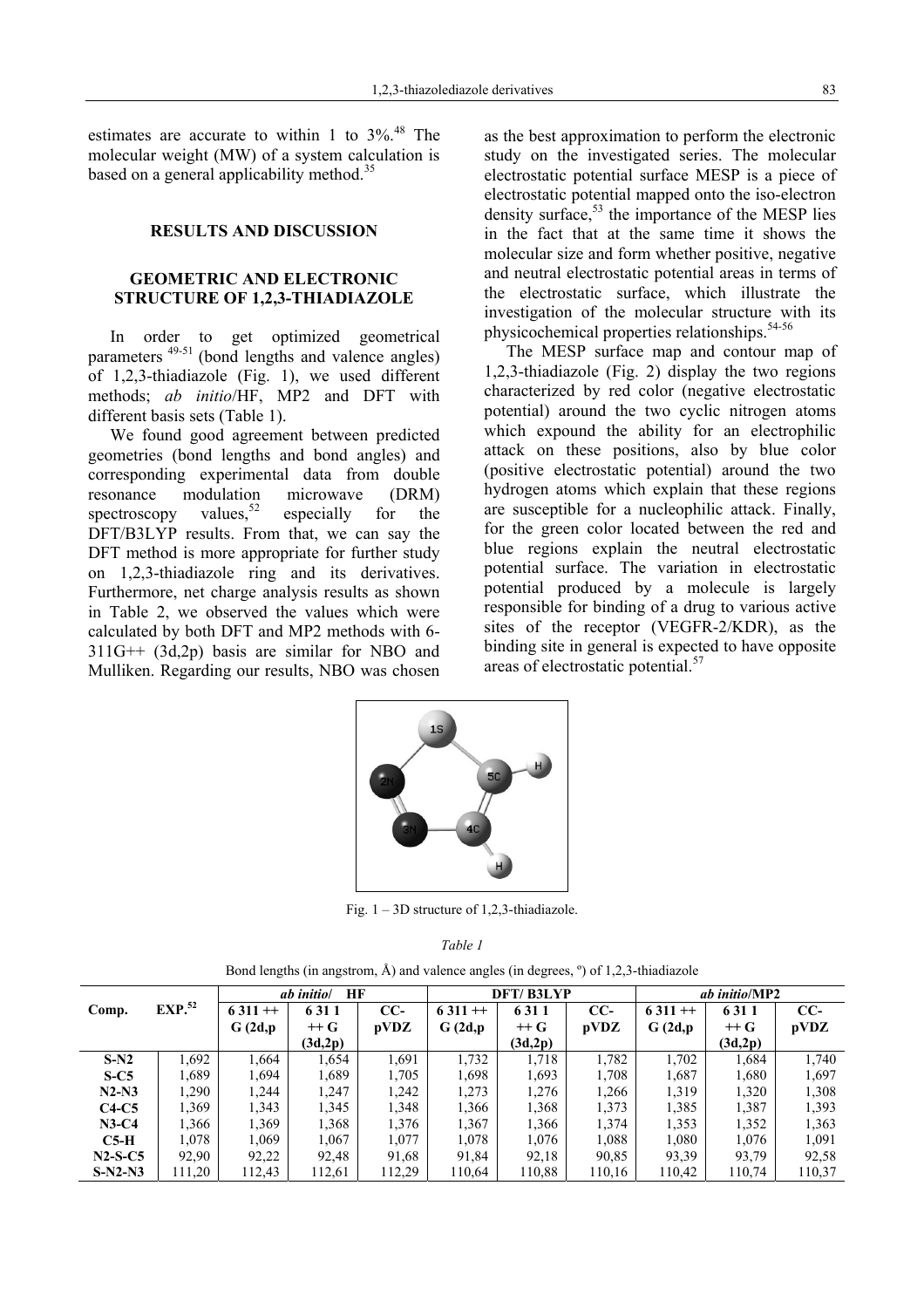#### *Table 1 (continued)*

| $S-C5-C4$  | 107.80 | 107.46 | 107.38 | 107.73 | 108.44 | 108,26 | 109,15 | 107.63 | 107.41 | 108.04 |
|------------|--------|--------|--------|--------|--------|--------|--------|--------|--------|--------|
| $N2-N3-C4$ | 14.00  | 114.19 | 113.94 | 114.52 | 115.11 | 14.79  | 115.91 | 13,83  | 113.50 | 114.41 |
| $N3-C4-C5$ | 14.20  | 113.69 | 113.59 | 113.78 | 113.97 | 13,89  | 113.93 | 14,73  | 14.56  | 114.60 |
| $S$ -C5-H  | 122,90 | 124.02 | 124.01 | 123,97 | 123,56 | 123,68 | 123.48 | 124.26 | 124.06 | 124.14 |
| $N3-C4-H$  | 19.20  | 118.99 | 19,03  | 118.91 | 119,28 | 19,40  | 119,38 | 19.38  | 119.45 | 119.52 |



Fig. 2 – 3D MESP surface map and 2D MESP contour map of 1,2,3- thiadiazole.

| Table 2                                       |
|-----------------------------------------------|
| Net charges distribution of 1,2,3-thiadiazole |

| <b>ATOMS</b> | $DFT/B3LYP (6311G++3D2P)$ |                 |            | <i>ab initio</i> /MP2 6 31 1 + $G(3d,2p)$ |
|--------------|---------------------------|-----------------|------------|-------------------------------------------|
|              | <b>NBO</b>                | <b>MULLIKEN</b> | <b>NBO</b> | <b>MULLIKEN</b>                           |
| S1           | 0.589                     | 0,066           | 0,643      | 0,096                                     |
| N2           | $-0.354$                  | $-0.405$        | $-0,403$   | $-0,476$                                  |
| N3           | $-0.198$                  | $-0.277$        | $-0,214$   | $-0,400$                                  |
| C4           | $-0.072$                  | 0,381           | $-0,047$   | 0,505                                     |
| C5           | $-0,425$                  | $-0.018$        | $-0.415$   | 0,066                                     |
| <b>H6</b>    | 0,218                     | 0,129           | 0,205      | 0,090                                     |
| Н7           | 0.242                     | 0,124           | 0.231      | 0,118                                     |

#### **SUBSTITUTION EFFECTS ON 1,2,3- THIADIAZOLE STRUCTURE**

The calculated values such as heat of formation, dipole moment  $(u)$  and the frontier molecular orbitals energies HOMO (Highest Occupied Molecular Orbital) and LUMO (Lowest Unoccupied Molecular Orbital) of 1,2,3 thiadiazole systems (Fig. 3) are given in Table 3, net atomic charges of 1,2,3-thiadiazole derivatives are also reported in Table 4 for the first series, which contains methyl, ethyl and propyl groups and in Table 5 for the second series. which, contains chloride, cyanide, bromide and fluoride groups. For the comparative study between the electron donors and acceptors effects, in each addition of methyl, ethyl, propyl, chloride and fluoride radical, the heat of formation decreases of approximately 8, 14, 21, 5 and 39 (kcal/mol)

respectively. However, the addition of the cyanide and bromide groups leads to the increase of the heat of formation with 35 and 5 (kcal/mol), respectively. Among the various substitutions on1,2,3-thiadiazolenucleus, we found that the compound **A1** (4-methyl-1,2,3-thiadiazole) with electro-donor effect has the lowest energy gap HOMO-LUMO (0.2092 a.u.). For the electroacceptor effect, the compound **B6** (4-fluoro-1,2.3, thiadiazole) has the lowest energy gap (0.2037a.u, see Table 4). From HSAB (Hard Soft Acid and Base) principle the lowest energetic gap allows an easy flow of electrons which makes the molecule soft and more reactive which means that **A1** and **B6** compounds are the most reactive in the two series of  $1,2,3$ -thiadiazole derivatives.<sup>58</sup> The compound **B1** (4-cyano-1,2,3-thiadiazole) show the maximum dipole moment value, which would be resulting from a resonance effect.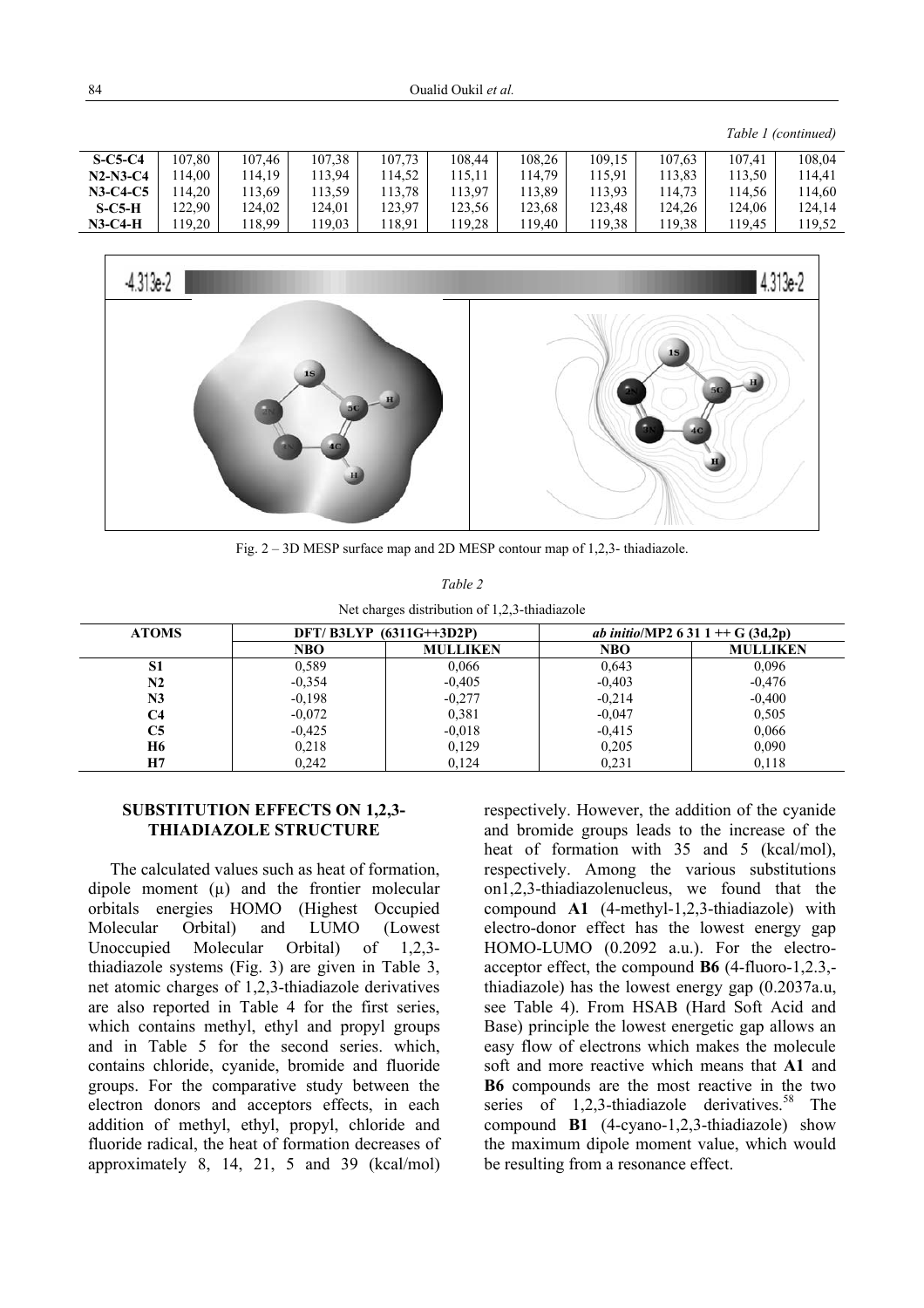

Fig.  $3 - 1,2,3$ -thiadiazole systems.

The contour plots of the □-like frontier orbital for the ground state of the compound **B1** are shown in (Fig. 4). From the plots, we can observe that the HOMO mainly concentrates on S1 with some delocalization along N2-N3, whereas, the LUMO distributes over the whole molecule. These further demonstrate the existence of the delocalization of the conjugated  $\Box$ -electron system in the 4-cyano-1,2,3-thiadiazole molecule.<sup>59</sup>

The negative atomic charge on N2 and N3 has increased considerably for methyl, ethyl and propyl groups (Table 4) for the first series. The opposite was observed in cyanide group (Table 5) of the second series. As shown in Table 5, the carbon C4 has the highest positive charges (0.104) and (0.520) in the compound **A3** (4-ethyl-1,2,3 thiadiazole) from the first series and compound **B6** (4-fluoro-1,2.3,-thiadiazole) from the second series, respectively. These positions of C4 ATOMS with the highest positive charges lead to preferential sites of nucleophilic attack.



Fig. 4 – Π-like frontier molecular orbitals of the compound **B1**.

| Table 3 |  |
|---------|--|
|         |  |

|  | Electronic parameters of 1,2,3-thiadiazole systems |
|--|----------------------------------------------------|
|--|----------------------------------------------------|

| Comp<br>ID    | <b>Compound structure</b>             | <b>Heat of</b><br>formation(kcal/mo | <b>HOMO</b><br>(a.u.) | <b>LUMO</b><br>(a.u.) | ΔE<br>(a.u.) | $\mu(D)$ |
|---------------|---------------------------------------|-------------------------------------|-----------------------|-----------------------|--------------|----------|
|               | 1,2,3,-thiadiazole                    | 59,77                               | $-0.2745$             | $-0.0654$             | 0.2091       | 3.55     |
| A1            | 4-methyl -1,2.3,-thiadiazole          | 51,46                               | $-0.2691$             | $-0.0596$             | 0.2092       | 3.63     |
| $\mathbf{A2}$ | 4,5 -dimethyl -1,2.3,-<br>thiadiazole | 43.67                               | $-0.2633$             | $-0.0537$             | 0.2093       | 4,32     |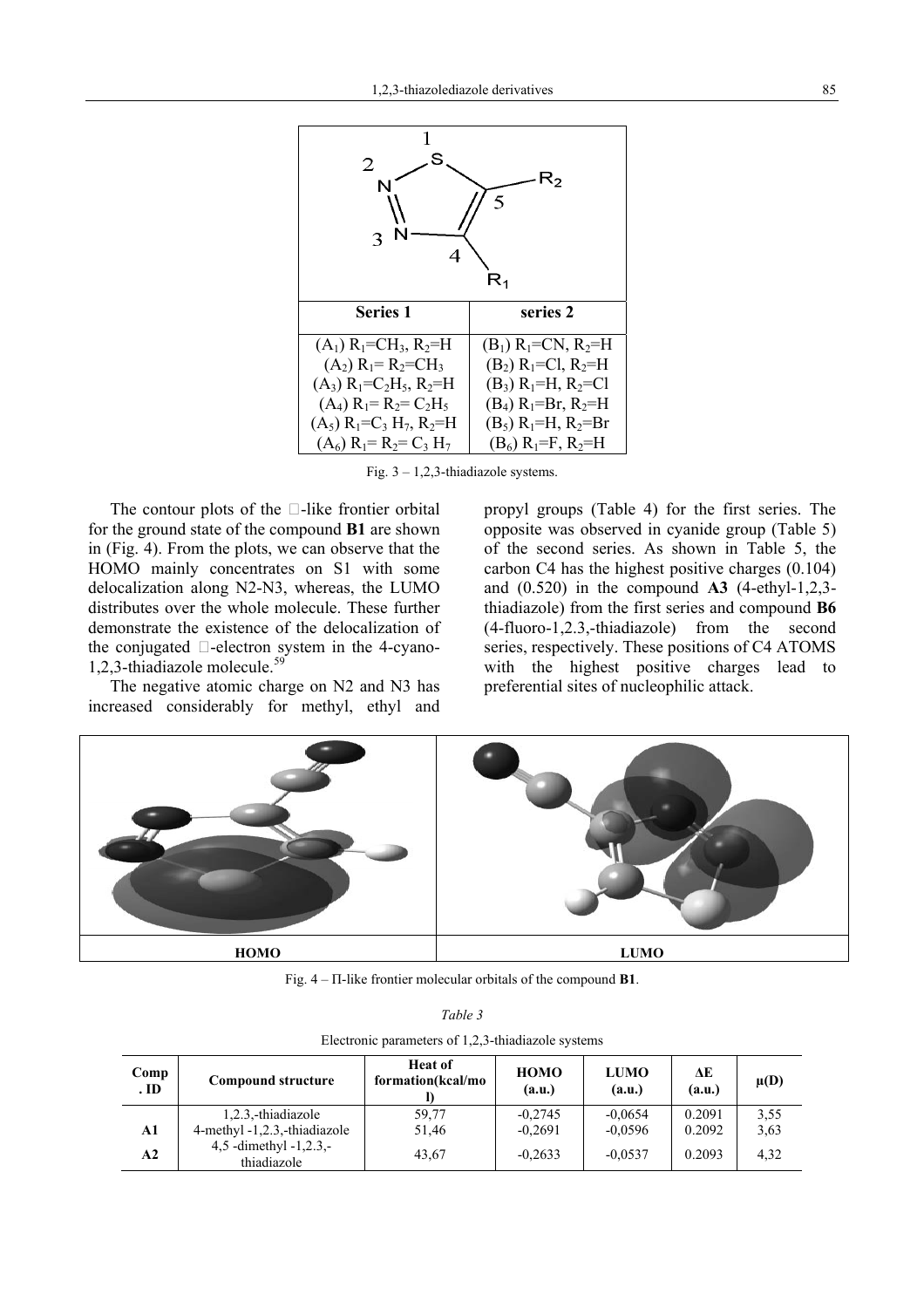*Table 3 (continued)* 

| A3             | 4-ethyl -1,2.3,-thiadiazole          | 45,34 | $-0,2684$ | $-0.0588$ | 0.2096 | 3.57 |
|----------------|--------------------------------------|-------|-----------|-----------|--------|------|
| A4             | 4.5 -diethyl-1.2.3 -thiadiazole      | 31,80 | $-0,2612$ | $-0.0518$ | 0.2094 | 4,30 |
| A5             | 4 -propyl -1,2.3,-thiadiazole        | 38,45 | $-0.2680$ | $-0.0582$ | 0.2098 | 3,55 |
| A6             | 4,5 -dipropyl-1,2.3,-<br>thiadiazole | 17,97 | $-0.2602$ | 0.0508    | 0.3110 | 4,36 |
| B1             | 4-cyano-1,2.3,-thiadiazole           | 94,88 | $-0.3011$ | $-0.0902$ | 0.2109 | 4,69 |
| <b>B2</b>      | 4-chloro -1,2.3,-thiadiazole         | 54,01 | $-0.2859$ | $-0.0796$ | 0.2063 | 3.36 |
| B <sub>3</sub> | 5-chloro-1.2.3-thiadiazole           | 54,75 | $-0.2834$ | $-0.0749$ | 0.2085 | 2.52 |
| <b>B4</b>      | 4-bromo-1,2.3,-thiadiazole           | 64,30 | $-0.2858$ | $-0.0797$ | 0.2061 | 3.31 |
| B <sub>5</sub> | 5-bromo-1.2.3-thiadiazole            | 63,89 | $-0.2825$ | $-0.0747$ | 0.2078 | 2,67 |
| <b>B6</b>      | 4-fluoro-1,2.3,-thiadiazole          | 20.37 | $-0.2899$ | $-0.0862$ | 0.2037 | 3.46 |

| ani |  |
|-----|--|
|     |  |

NBO charges of 1,2,3-thiadiazole systems (series 1)

| Comp.          | т        | A1       | A2                       | A <sub>3</sub> | A4       | A <sub>5</sub>           | A6       |
|----------------|----------|----------|--------------------------|----------------|----------|--------------------------|----------|
| S <sub>1</sub> | 0.589    | 0,588    | 0,593                    | 0.585          | 0,582    | 0,585                    | 0,582    |
| N2             | $-0.354$ | 0,352    | $-0.364$                 | $-0.353$       | $-0.359$ | $-0.353$                 | $-0.360$ |
| N3             | $-0.198$ | $-0.209$ | $-0,209$                 | $-0,209$       | $-0,209$ | $-0,208$                 | $-0.208$ |
| C <sub>4</sub> | $-0.072$ | 0.099    | 0,089                    | 0,104          | 0,094    | 0,096                    | 0,097    |
| C <sub>5</sub> | $-0.425$ | $-0,425$ | $-0,224$                 | $-0,421$       | $-0.211$ | $-0,420$                 | $-0.205$ |
| C-methyl-4     |          | $-0.595$ | $-0.600$                 |                |          | $\overline{\phantom{0}}$ |          |
| C-methyl-5     |          |          | $-0.596$                 |                |          | $\overline{\phantom{0}}$ |          |
| C-ethyl-4      |          |          |                          | $-0,405$       | $-0,403$ |                          |          |
| $C$ -ethyl-5   |          |          | $\overline{\phantom{0}}$ |                | $-0.413$ |                          |          |
| $C$ -propyl-4  |          |          |                          |                |          | $-0,404$                 | $-0.402$ |
| C-propyl-5     |          |          |                          |                |          |                          | $-0.411$ |

| ٦<br>anı |  |
|----------|--|
|----------|--|

NBO charges of 1,2,3-thiadiazole systems (series 2)

| Comp.          | T        | <b>B1</b> | B2       | <b>B3</b> | <b>B4</b> | <b>B5</b> | <b>B6</b> |
|----------------|----------|-----------|----------|-----------|-----------|-----------|-----------|
| S <sub>1</sub> | 0,589    | 0.628     | 0.623    | 0.613     | 0,623     | 0.625     | 0,633     |
| N2             | $-0.354$ | $-0,326$  | $-0.346$ | $-0.351$  | $-0,346$  | $-0.352$  | $-0.355$  |
| N3             | $-0.198$ | $-0.155$  | $-0.213$ | $-0.189$  | $-0.215$  | $-0.189$  | $-0.235$  |
| C <sub>4</sub> | $-0.072$ | $-0.036$  | 0,055    | $-0.091$  | 0,006     | $-0.091$  | 0,520     |
| C <sub>5</sub> | $-0.425$ | $-0.363$  | $-0.437$ | $-0.309$  | $-0.438$  | $-0.391$  | $-0.491$  |
| chloro -4      |          |           | 0,065    |           |           |           |           |
| chloro-5       |          |           |          | 0,100     |           |           |           |
| C-cvamide-4    |          | 0,265     |          |           |           |           |           |
| N-cyamide-4    |          | $-0.269$  |          |           |           |           |           |
| bromo-4        |          |           |          |           | 0,129     |           |           |
| bromo-5        |          |           |          |           |           | 0,172     |           |
| fluoro-4       |          |           |          |           |           |           | $-0,320$  |

#### **DRUG LIKENESS SCORING OF 1,2,3-THIADIAZOLE DERIVATIVES**

In this part, we have applied rules of thumb and calculated metrics on twenty-one derivatives of 1,2,3 thiadiazole (Fig.5) with respect to their VEGFR-2/KDR kinase inhibition activity  $(pIC_{50})$ <sup>6</sup> The properties involved are: partition coefficient octanol/water (logP), molecular weight (MW), hydrogen bond donors (HBD), hydrogen bond acceptors (HBA), number of rotatable bonds (NRB), polar surface area (PSA), Ligand efficiency (LE) and Lipophilic efficiency (LipE). The results using HyperChem 8.0.8 and MarvinSketch 6.2.1 software are shown in Table 6. At first, we have studied Lipinski and Veber rules to identify "drug-like" compounds. Rich absorption or permeability is more likely when:<sup>13,14</sup>

(1) There are less than 5 H-bond donors (expressed as the sum of OHs and NHs).

(2) The molecular weight is under 500 DA.

 $(3)$  The logP is under 5.

(4) There are less than 10 H-bond acceptors (expressed as the sum of Ns and Os).

(5) Rotatable bonds are under 10.

 $(6)$  Polar surface area is under 140 Å<sup>2</sup>.

We used the Lipinski's rules to identify compounds with problems of absorption and permeability if these compounds do not validate at least two of its rules.<sup>60</sup> In addition, Veber's rules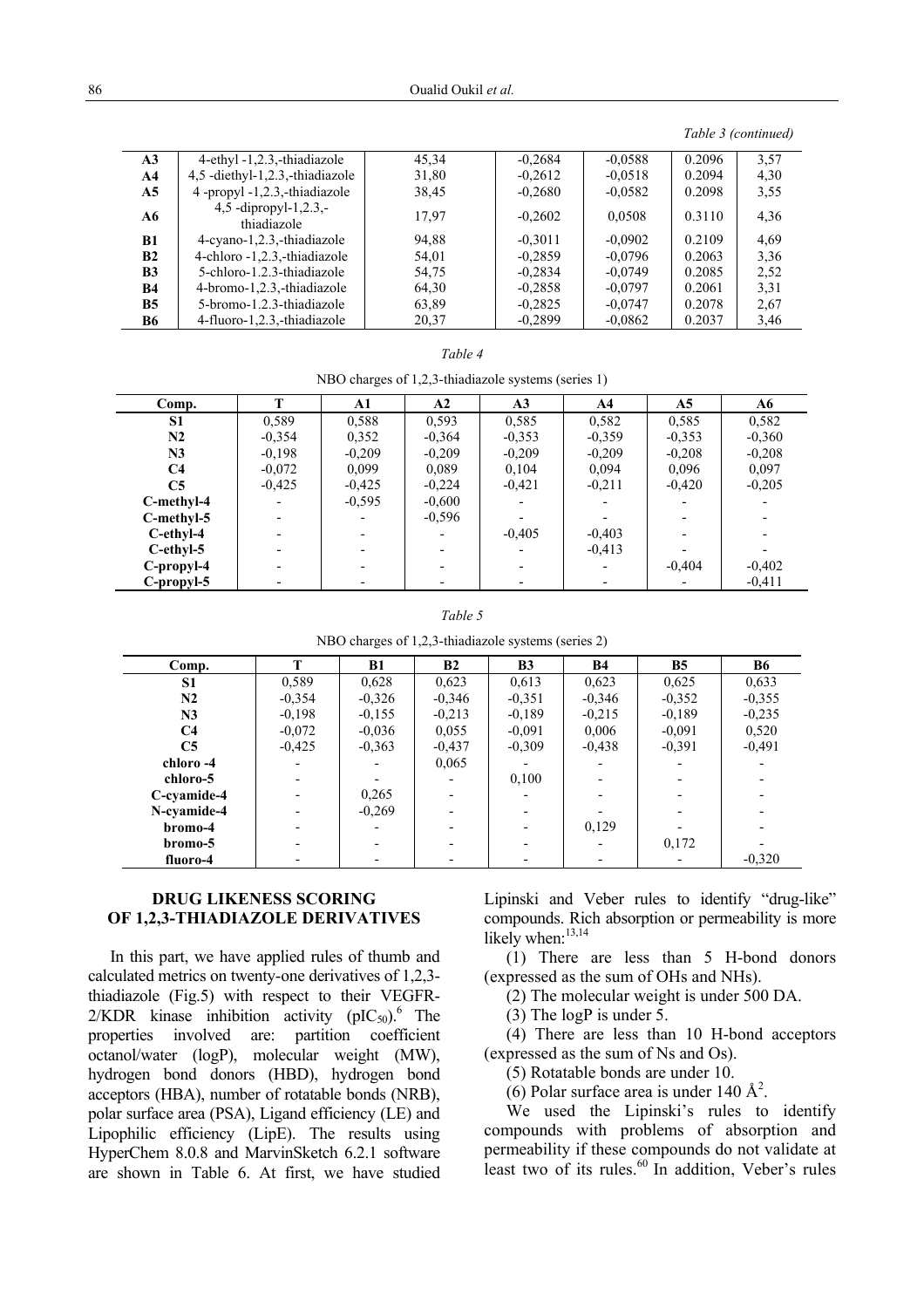suggest that molecular flexibility and polar surface area (PSA) are important to determine the oral bioavailability.<sup>14</sup>

Lipinski and Veber rules are based on a strong physicochemical rationale. Hydrogen bonds increase solubility in water and help the watersoluble molecules of low molecular weight to pass through the aqueous pores of biological membranes with passive diffusion. Table 6 shows that all the studied derivatives are compatible with rules number (**1**) and (**4**). Therefore, it is possible to say that they are less polar and more absorbed. Molecular weight (MW) is related to the size of the molecule, with its increasing, a larger cavity should be formed in water to solubilize the compound.61 It exists an inverse relationship between MW and the compound concentration at the surface of the intestinal epithelium and its absorption. The fact that the size will rise creates obstacles such as preventing passive diffusion through the tightly packed aliphatic side chains of the bilayer membrane. We have all series compounds of 1,2,3-thiadiazole derivatives with molecular weights less than 500 Da (rule number **2**), so they are probably soluble and easily pass through cell membranes. However the increasing logP decreases aqueous solubility, which minimizes absorption. Consequently, membrane transporters can either reinforce or reduce compound absorption by either active uptake transport or efflux, respectively. 1,2,3-Thiadiazole derivatives satisfy also the rule number (**3**) thus these compounds could have a good solubility in aqueous and lipidic solutions.<sup>16</sup>

It is well known that high oral bioavailability is a significant factor for the progress of bioactive molecules as therapeutic agents. Reduced molecular flexibility (measured by the number of rotatable bonds) and low polar surface areas are found to be important predictors of good oral bioavailability.<sup>62,63</sup> Whereas, rotatable bonds and polar surface area tend to increase with molecular weight may in part explain the success of these two parameters in predicting the oral bioavailability and the transport across membranes.

The number of rotatable bonds (NRB) was defined as any single bond, not in a ring, bound to a heavy atom (non-hydrogen). Excluded from the count the amide bonds (C–N), because of their high rotational energy barrier.<sup>14</sup> The low number of rotatable bonds (reduced flexibility) in the studied series indicates that these ligands upon binding to a protein change their conformation only slightly. On the other hand, the polar surface area (PSA) is formed by polar atoms of a molecule. It is a descriptor that shows good correlation with passive

molecular transport through membranes, and so allows estimation of transport properties of drugs. In the studied series of 1,2,3-thiadiazole derivatives, the very high values of PSA result in worsening of the absorption of a drug. Indeed, all the 21 molecules with PSA values between 75 and 140, belong to the compounds with reduced absorption (Table 6).

In the second part, we have studied the Ligand Efficiency (LE) to penalize large compounds over small compounds with similar potency because larger compounds tend to have poorer physicochemical and ADME properties.<sup>64,65</sup> In addition, we have studied Lipophilic Efficiency (LipE) to maximize potency while maintaining as low as possible the lipophilicity, due to the association between high lipophilicity and several issues including poor solubility, membrane permeation, metabolic stability, etc.<sup>66,67</sup> Ligand efficiency (LE) and Lipophilicity efficiency (LipE) are defined as follows:

$$
LE = 1.4 \, pIC_{50} / NH (1)
$$

$$
LipE = pIC_{50} - logP(2)
$$

where*: NH* is the number of heavy atoms*.*

Following to the kinase inhibitor activity of the 1,2,3-thiadiazole derivatives series, high LE favors compounds that have the affinity-based selection and optimization towards smaller ligands. Our focus directed towards the generation of compounds that employ their atoms most efficiently. As regards LipE, it chooses compounds that gain a lot of their affinity through directed interactions, thus making the interaction with the receptor more specific. While one can say that LipE shows how efficient a Ligand exploits its lipophilicity, no explicit measure of molecular size is exploited.

From the results obtained in Table 6 the compound **3** has the highest LE (0.493) with  $pIC_{50}$ (8.097). However, the compound **1**, which has the highest pIC<sub>50</sub> (8.222) and its LE (0.460) lower than compound **3**. As lipophilicity is the major factor for the promiscuity of compounds, LipE optimized compounds should be more selective. It is suggested to target a LipE in a range of  $5-7$  or even higher.<sup>68</sup> In the series studied LipE is changing during optimization (Table 6). From our results, we found that we have compounds **11**, **17**, **19** and **20** are in the range of 5-7. For the rest compounds, LipE is found to take values above the discussed range. From these molecules, the most hydrophilic is the compound **1**, which shows the highest LipE value.

The logP values of the compounds (**2**, **3**, **10** and **17**) are in the range of optimal values  $(0 < logP < 3)$ reach a LipE of (7.199, 7.857, 7.116 and 6.802) respectively. We can say that these compounds have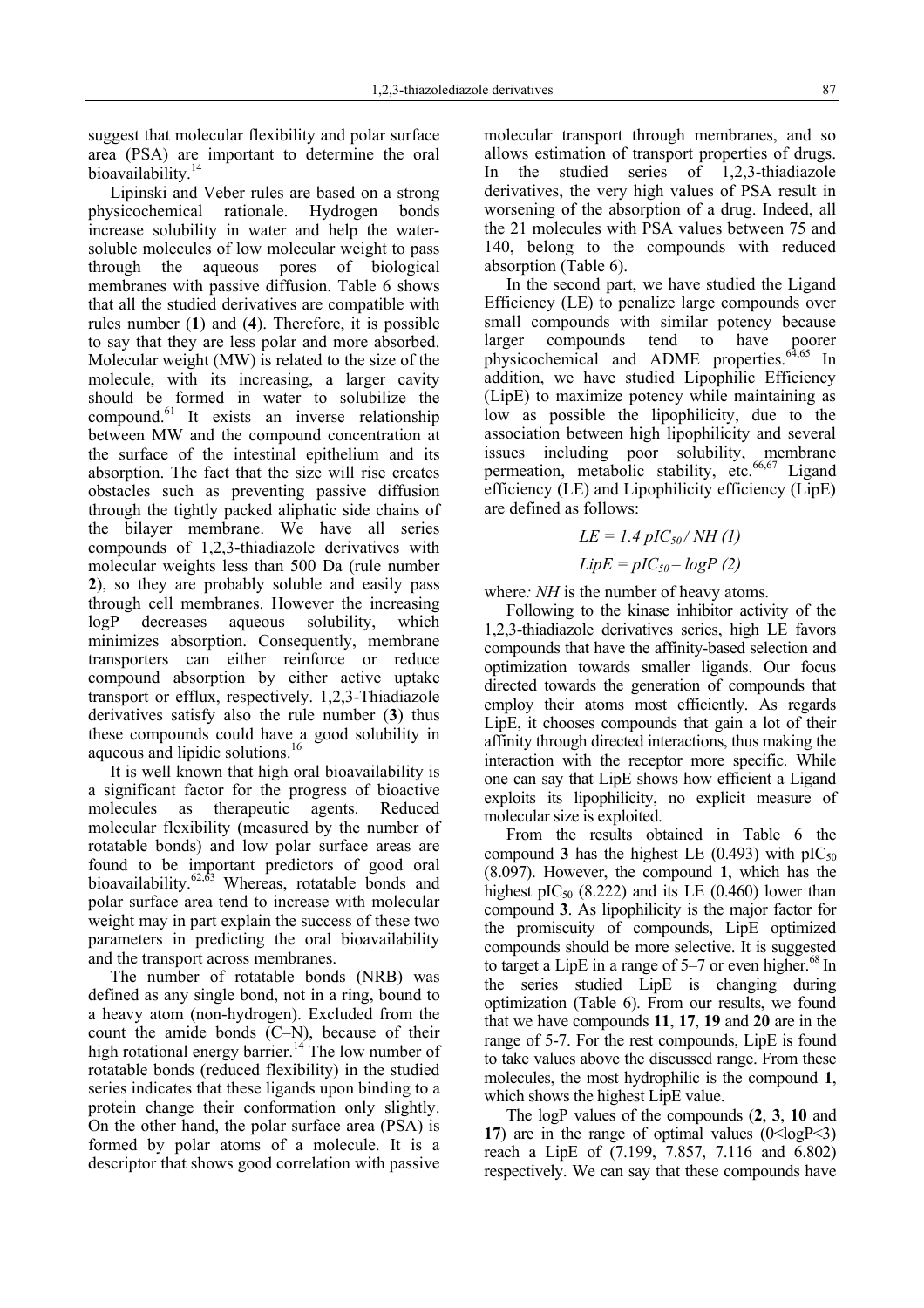

good oral bioavailability and an optimal biological activity. For logP too high the drug has a weak solubility and for logP too low the drug has difficulties to penetrate through lipidic membranes.<sup>69</sup>

Fig. 5 – 2D structures of 1,2,3-thiadiazole derivatives.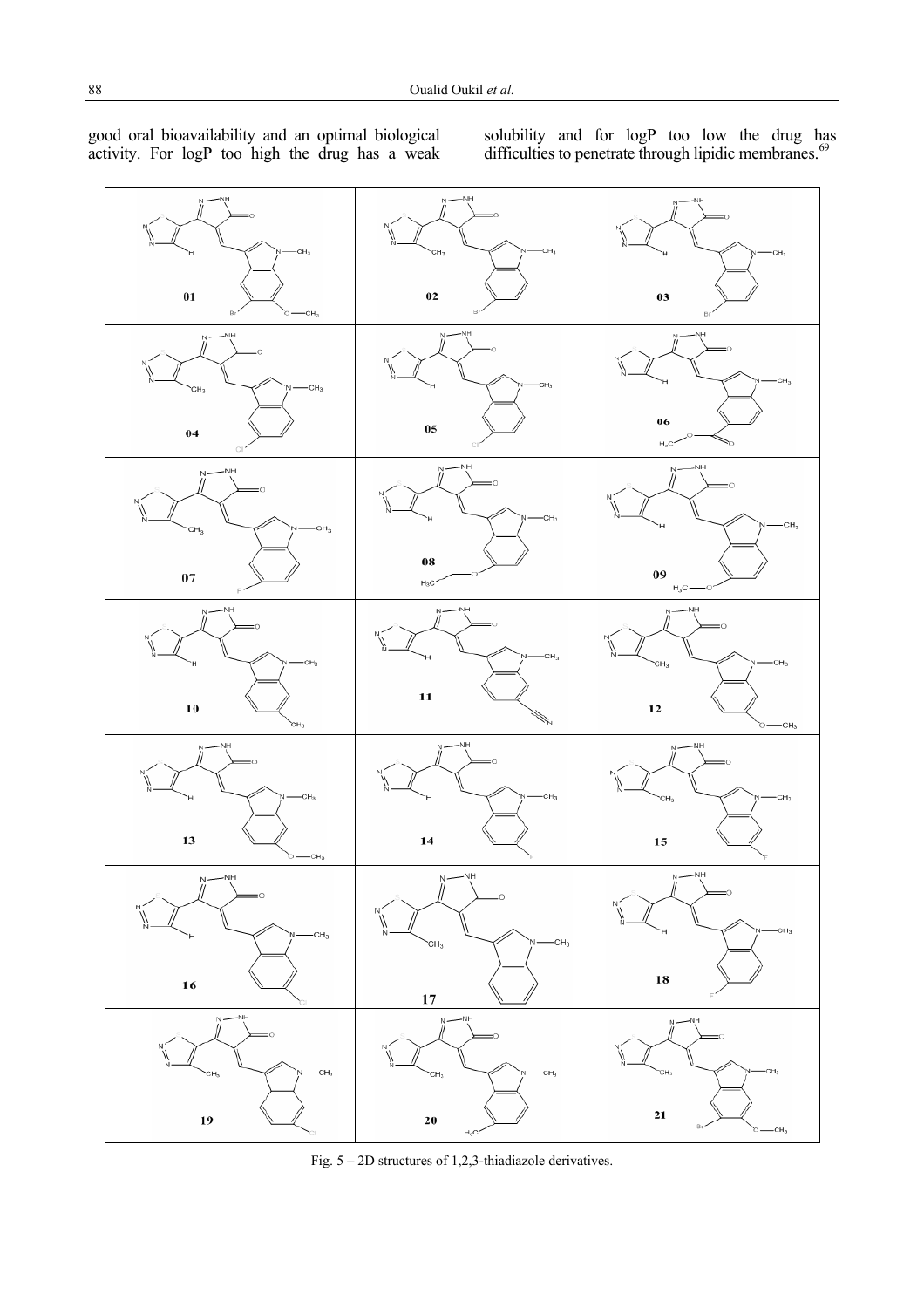| minutionly activities and properties involved in MFO method for |                    |          |            |            |                        |            |            |              |       |       |
|-----------------------------------------------------------------|--------------------|----------|------------|------------|------------------------|------------|------------|--------------|-------|-------|
| Comp                                                            | <b>MW</b><br>(a.u) | logP     | <b>NBD</b> | <b>NBA</b> | Lipinski<br>score of 4 | <b>NRB</b> | <b>PSA</b> | <b>PIC50</b> | LE    | LipE  |
|                                                                 | 418,27             | $-0,75$  |            | 6          | 4                      | 3          | 85,71      | 8,222        | 0,460 | 8,972 |
| 2                                                               | 402,27             | 0,27     |            | 5          | 4                      | 2          | 76,47      | 7,469        | 0,436 | 7,199 |
| 3                                                               | 388,24             | 0,24     |            | 5          | 4                      | 2          | 76,47      | 8,097        | 0,493 | 7,857 |
| 4                                                               | 357,82             | $-0.01$  |            | 5          | 4                      | 2          | 76,47      | 7,347        | 0,429 | 7,357 |
| 5                                                               | 343,79             | $-0,03$  |            | 5          | 4                      | 2          | 76,47      | 7,796        | 0,475 | 7,826 |
| 6                                                               | 367,38             | $-0,40$  |            | 5          | 4                      | 4          | 102,78     | 7,658        | 0,412 | 8,058 |
| 7                                                               | 341,36             | $-0,39$  |            | 5          | 4                      | 2          | 76,47      | 6,863        | 0,400 | 7,253 |
| 8                                                               | 353,40             | $-0,46$  |            | 5          | 4                      | 4          | 85,71      | 7,602        | 0,426 | 8,062 |
| 9                                                               | 339,37             | $-0,81$  |            | 5          | 4                      | 3          | 85,71      | 7,886        | 0,460 | 8,696 |
| 10                                                              | 323,37             | 0,34     |            | 4          | 4                      | 2          | 76,47      | 7,456        | 0,454 | 7,116 |
| 11                                                              | 334,35             | $-0,09$  |            | 5          |                        | 2          | 100,26     | 6,759        | 0,394 | 6,849 |
| 12                                                              | 353,40             | $-0,78$  |            | 5          | 4                      | 3          | 85,71      | 7,046        | 0,395 | 7,826 |
| 13                                                              | 339,37             | $-0, 81$ |            | 5          | 4                      | 3          | 85,71      | 7,553        | 0,441 | 8,363 |
| 14                                                              | 327,34             | $-0,41$  |            | 5          | 4                      | 2          | 76,47      | 7,319        | 0,446 | 7,729 |
| 15                                                              | 341,36             | $-0,39$  |            | 5          |                        | 2          | 76,47      | 7,004        | 0,409 | 7,394 |
| 16                                                              | 343,79             | $-0,03$  |            | 5          |                        | 2          | 76,47      | 7,469        | 0,455 | 7,499 |
| 17                                                              | 323,37             | 0,22     |            | 4          |                        | 2          | 76,47      | 7,022        | 0,427 | 6,802 |
| 18                                                              | 327,34             | $-0,41$  |            | 5          | 4                      | 2          | 76,47      | 7,796        | 0,475 | 8,206 |
| 19                                                              | 357,82             | $-0,01$  |            | 5          | 4                      | 2          | 76,47      | 6,818        | 0,398 | 6,828 |
| 20                                                              | 337,40             | 0,37     |            | 4          |                        | 2          | 76,47      | 7,237        | 0,422 | 6,867 |
| 21                                                              | 432,29             | $-0.73$  |            | 6          | 4                      | 3          | 85,71      | 7,638        | 0,411 | 8,388 |

*Table 6*

Inhibitory activities and properties involved in MPO method for

PSA, NRB calculated by Molinspiration

### **STRUCTURE ACTIVITY/PROPERTY RELATIONSHIP FOR 1,2,3-THIADIAZOLE DERIVATIVES**

For the series of 1,2,3-thiadiazole derivatives (Fig. 5) we have studied seven physicochemical properties with respecting their kinase inhibitory activity.<sup>6</sup> The involved properties are: Surface area grid (SAG), molar volume (V), hydration energy (HE), partition coefficient octanol/water (logP), molar refractivity (MR), polarizability (Pol) and molecular weight (MW). The results using HyperChem 8.0.8 software are shown in Tables 6 and  $7^{70,71}$  From the results obtained in Tables 6 and 7 the molecular refractivity and polarizability increases proportionally with the molecular weight of 1,2,3-thiadiazole derivatives. This explains the accordance of our results with Lorentz- Lorenz expression.<sup>72-75</sup> This relation shows that the molecular refractivity and polarizability increase with the volume and molecular weight, for example, the compound **21** (with bulky substituents which are Br and  $OCH<sub>3</sub>$ ) has highest values of molecular refractivity and polarizability  $(115.71\text{\AA}^3)$ ,  $(39.77\text{\AA}^3)$ , respectively, while the compounds **14** and **18** which are the smallest

molecules have the smallest values of the molecular refractivity  $(96.14\text{\AA}^3)$  and polarizability  $(32.74\text{\AA}^3)$ . We have also noticed that the volume and the surface of distribution of our molecules are different, we found that the volume of compound 21 takes the biggest value  $(1007.47\text{\AA}^3)$  and compound 14 the smallest one  $(837.66 \text{ Å}^3)$ , and the surface of compound 21 also is bigger  $(591.89A<sup>2</sup>)$ than the one of compound  $14$  (505.35 A<sup>2</sup>).

The highest value of hydration energy is of the compound **11** (21.74 Kcal/mol) and the smallest value is of the compound **20** (14.59 Kcal/mol). In the biological environments the polar molecules are surrounded by water molecules. They are establishing hydrogen bonds between them. Hydrophobic groups in 1,2,3-thiadiazole derivatives induce a decrease of hydration energy, however, the presence of hydrophilic groups as in compound **11** "1-methyl-3-{(z)-[5-oxo-3-(1,2,3-thiadiazol-5 yl)-1,5-dihydro-4H-pyrazol-4-ylidene]methyl}-1Hindole-6-carbonitrile" (Fig.7) possessing one (HBD) hydrogen bond donors (NH) and four (HBA) hydrogen bond acceptors (three N and one O), result in the increase of the hydration energy. Otherwise, the lipophilicity increases proportionally with the hydrophobic features of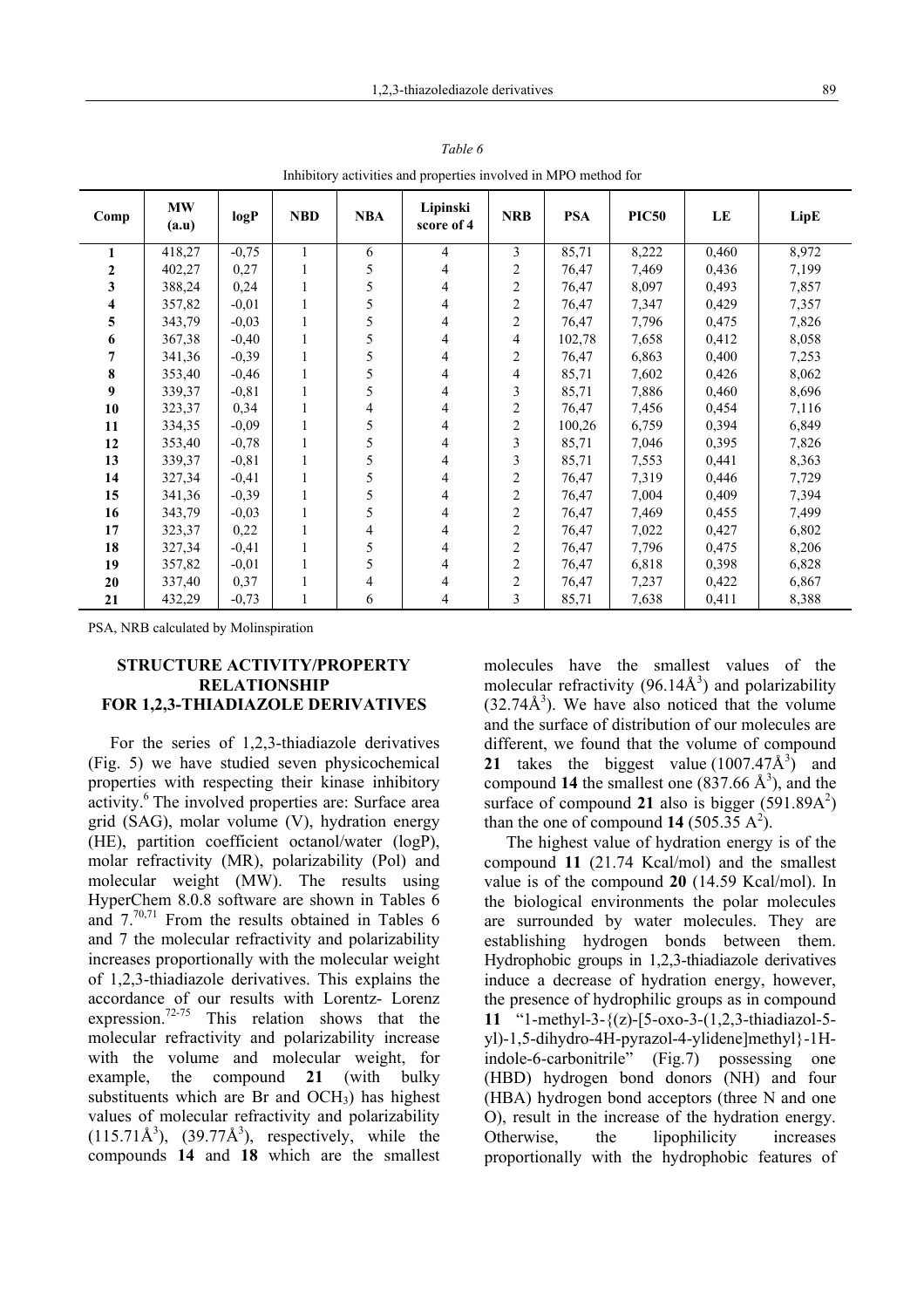substituent. As seen in Tables 6 and 7 the compound **20** has the highest value of hydration energy (-14.59 kcal/mol) and the highest value of logP (0.37). The results obtained by calculating logP of 1,2,3- thiadiazole derivatives show that the compounds **9** and **13** present small coefficients of lipophilicity  $(-0.81)$  and  $(-0.81)$  respectively.

Although these molecules should have a good permeability because of their small molecular weights, $76$  these compounds provide a good solubility and a weaker absorption and penetration in cellular membranes, caused by the weaker permeability of the passive diffusion.



Fig. 7 – Donor and acceptor sites of compound **11**"1-methyl-3-{(z)-[5-oxo-3-(1,2,3-thiadiazol-5-yl)-1,5-dihydro-4H-pyrazol-4 ylidene]methyl}-1H-indole-6-carbonitrile".

|--|--|

| Comp.        | Molecular<br>Volume $(A^3)$ | Molecular<br>Surface $(A^2)$ | <b>Molecular Mass</b><br>(Amu) | logP     | Hydration<br><b>Energy</b><br>(Kcal/Mol) | Polarizability<br>$(A^3)$ | Refractivity<br>$(A^3)$ |
|--------------|-----------------------------|------------------------------|--------------------------------|----------|------------------------------------------|---------------------------|-------------------------|
|              | 956,31                      | 563,96                       | 418,27                         | $-0,75$  | $-18,08$                                 | 37,93                     | 109,92                  |
| $\mathbf{2}$ | 934,98                      | 549,86                       | 402,27                         | 0,27     | $-15,33$                                 | 37,29                     | 109,33                  |
| 3            | 882,33                      | 522,97                       | 388,24                         | 0,24     | $-17,12$                                 | 35,46                     | 103,55                  |
| 4            | 910,06                      | 539,38                       | 357,82                         | $-0,01$  | $-15,37$                                 | 36,60                     | 106,52                  |
| 5            | 864,81                      | 513,68                       | 343,79                         | $-0,03$  | $-17,14$                                 | 34,76                     | 100,73                  |
| 6            | 959,32                      | 570,97                       | 367,38                         | $-0,40$  | $-17,80$                                 | 37,23                     | 106,78                  |
| 7            | 884,01                      | 524,81                       | 341,36                         | $-0,39$  | $-15,39$                                 | 34,58                     | 101,93                  |
| 8            | 955,67                      | 589,85                       | 353,40                         | $-0,46$  | $-17,85$                                 | 37,14                     | 107,13                  |
| 9            | 898,19                      | 535,05                       | 339,37                         | $-0, 81$ | $-18,68$                                 | 35,31                     | 102,39                  |
| 10           | 874,56                      | 520,83                       | 323,37                         | 0,34     | $-16,35$                                 | 34,67                     | 100,29                  |
| 11           | 885,63                      | 533,96                       | 334,35                         | $-0,09$  | $-21,74$                                 | 34,69                     | 100,99                  |
| 12           | 942,86                      | 559,26                       | 353,40                         | $-0,78$  | $-17,32$                                 | 37,14                     | 108,17                  |
| 13           | 899,33                      | 534,89                       | 339,37                         | $-0, 81$ | $-19,09$                                 | 35,31                     | 102,39                  |
| 14           | 837,66                      | 505,35                       | 327,34                         | $-0,41$  | $-17,25$                                 | 32,74                     | 96,14                   |
| 15           | 885,12                      | 525,93                       | 341,36                         | $-0,39$  | $-15,40$                                 | 34,58                     | 101,93                  |
| 16           | 865,82                      | 515,36                       | 343,79                         | $-0,03$  | $-17,15$                                 | 34,76                     | 100,73                  |
| 17           | 876,07                      | 524,17                       | 323,37                         | 0,22     | $-15,63$                                 | 34,67                     | 101,80                  |
| 18           | 837,77                      | 505,44                       | 327,34                         | $-0,41$  | $-17,24$                                 | 32,74                     | 96,14                   |
| 19           | 917,75                      | 544,27                       | 357,82                         | $-0,01$  | $-15,36$                                 | 36,60                     | 106,52                  |
| 20           | 925,25                      | 545,19                       | 337,40                         | 0,37     | $-14,59$                                 | 36,50                     | 106,08                  |
| 21           | 1007.47                     | 591,89                       | 432,29                         | $-0,73$  | $-16,29$                                 | 39,77                     | 115,71                  |

|  |  | Physicochemical properties of 1,2,3-thiadiazole derivatives |  |
|--|--|-------------------------------------------------------------|--|
|--|--|-------------------------------------------------------------|--|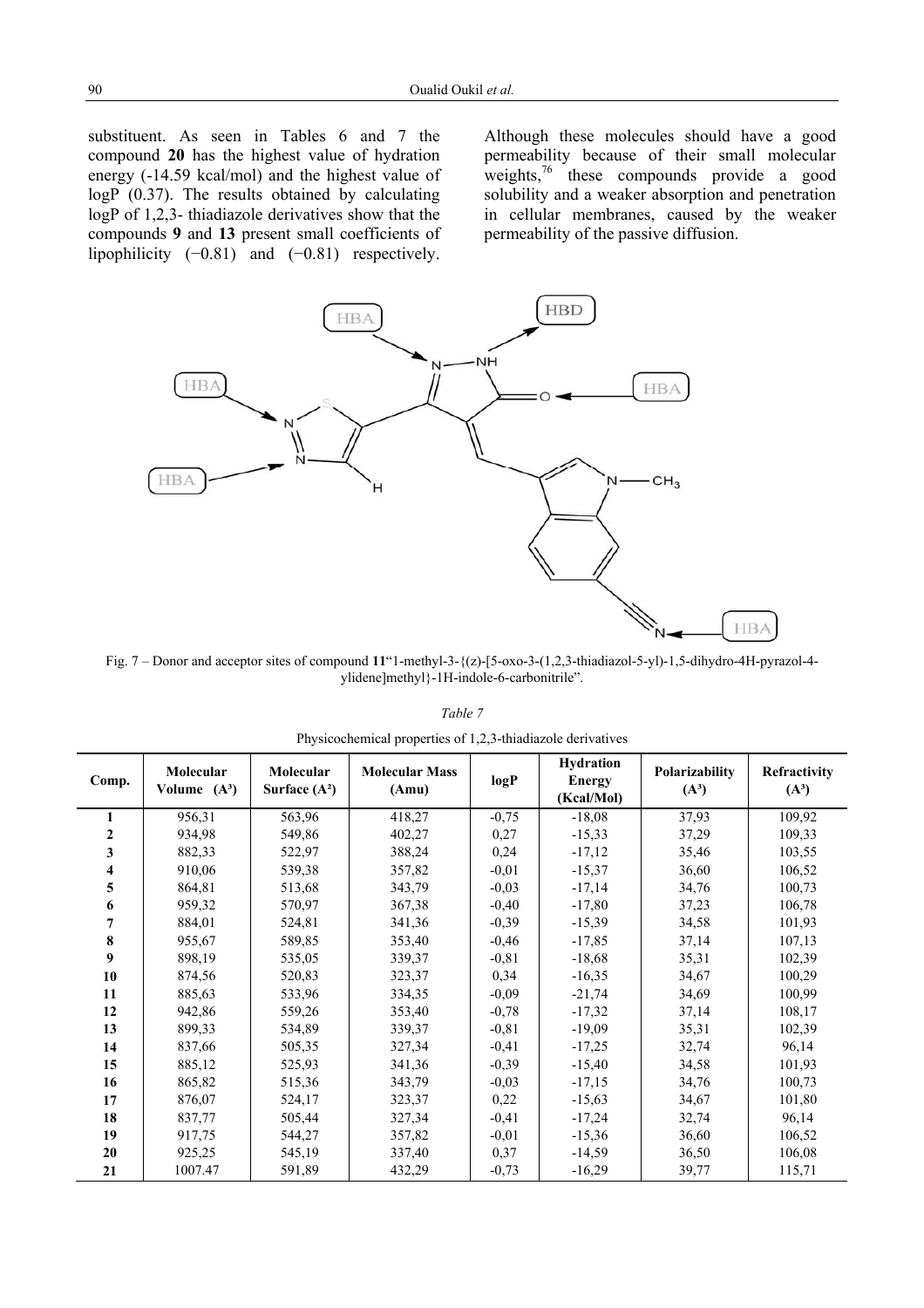#### **CONCLUSION**

Different *ab initio* calculation methods have been performed for 21 derivatives of 1,2,3 thiadiazole ring and the resulted structural data have been compared with experimental data. The best agreement was obtained by the DFT/B3LYP method. The influence of radical substitution in  $R_1$ and  $R_2$  positions of 1,2,3-thiadiazole was studied through electron-donating and attracting groups. Thereafter, this search emphasizes on the study of molecular geometry and electronic properties, which are considered as the responsible for binding of a drug to various active sites of the target protein (VEGFR-2/KDR). This permits to expect the impact of some structural modifications on the biological activity. Moreover, this study provides the capacity to guide design and selection in order to fast identify compounds from the 1,2,3 thiadiazole derivatives series which are mostly to achieve outcome in the clinic and make a considerable profit. As well, it's allowed to discuss different approximations of the structure activity/property relationship, in order to find the favorites conformations and comparing them with the kinase inhibitory activities of 1,2,3-thiadiazole derivatives. This permitted to create a correlation between structural parameters and various properties of the investigated molecules in order to ameliorate the concept of new therapeutic drugs.

#### **REFERENCES**

- 1. N. Siddiqui, P. Ahuja, W. Ahsan, S. N. Pandeya and M. S. Alam, *J. Chem. Pharm. Res.*, **2009**, *1,* 19.
- 2. G. Burdzinski, M. Sliwa, Y. Zhang, S. Delbaere, T. Pedzinski and J. Réhault, *Photochem. Photobiol. Sci.*, **2013**, *12*, 895.
- 3. Y. Y. Morzherin, T. V. Glukhareva and V. A. Bakulev, *Chem. Heterocycl. Compd*., **2003**, *39*, 679.
- 4. M. S. Singh, A. Nagaraju, G. Kumar Verma, G. Shukla, R. Kumar Verma, A. Srivastava and K. Raghuvanshi, *Green Chem.*, **2013**, *15*, 954.
- 5. N. Kushwaha, S. K. S. Kushwaha and A.K. Rai, *Int.J. Chem. Tech. Res*., **2012**, *4,* 2.
- 6. R. Tripathy, A. Ghose, J. Singh, E.R. Bacon, T.S. Angeles, S. X. Yang, M. S. Albom, L. D. Aimone, J.L. Herman and J.P. Mallamo, *Bioorg. Med. Chem. Lett.,* **2007**, *17*, 1793.
- 7. A. Zakharov, A. Lagunin, D. Filimonov and V. Poroikov, *J. Chem. Res. Toxicol*., **2012**, *25*, 2378.
- 8. L. B. Kier, "Book review: neural networks in QSAR and drug design", J. Devillers (Ed.), Oxford Press, Academic Press, New York: NY, USA., 1997, p*.* 2969.
- 9. G. Schneider, *Future Med. Chem*., **2011**, *3,* 393.
- 10. D. Margan, G. Ilia, A. Borota and M. Mracec, *Rev.*

*Roum. Chim*., **2012**, 57, 121.

- 11. T. Ke, B. Xiao-Zhi, L. Xiao-Qiang, Z. Yue, S. Ji-Hong, T. Chao-Wu and H. Da-Hai, *J. Comput. Theor. Nanosci*., **2014**, *11*, 1785.
- 12. D. M. Segall, *J. Curr. Pharm. Des*., **2012**, *18*, 1292.
- 13. C. A. Lipinski, F. Lombardo, B. W. Dominy and P. J. Feeney, *J. Adv. Drug Delivery Rev*., **2012**, *64*, 4.
- 14. D. F. Veber, S. R. Johnson, H. Y. Cheng, B. R. Smith, K. W. Ward and K. D. Kopple, *J. Med. Chem.*, **2002**, *45*, 2615.
- 15. E. H. Kerns and L. Di, "Drug-like properties: Concepts, Structure Design and Methods: From ADME to Toxicity Optimization", Elsevier Science, Academic Press, Amsterdam., 2008, p. 1**.**
- 16. T. Salah , S. Belaidi , N. Melkemi and N. Tchouar, *Rev. Theor. Sci.*, **2015***, 3*, 1.
- 17. S. Belaidi , T. Salah , N. Melkemi , L. Sinha and O. Prasad, *J. Comput. Theor. Nanosci*., **2015**, *12*, 2421.
- 18. C. A. Lipinski, F. Lombardo, B. W. Dominy and P. J. Feeney, *J. Adv. Drug Delivery Rev*., **2012**, *64*, 4.
- 19. D. F. Veber, S. R. Johnson, H. Y. Cheng, B. R. Smith, K. W. Ward and K. D. Kopple, *J. Med. Chem*., **2002**, *45*, 2615.
- 20. G. L. Patrick, An Introduction to Medicinal Chemistry, *Oxford Press*, Academic Press, New York, 1995, p. 1.
- 21. Z. Wang, F. Wang, C. Su and Y. Zhang, *J. Comput. Theor. Nanosci*., **2013**, *10*, 2323.
- 22. A. Eghdami and M. Monajjemi, *Quantum Matter*., **2013**, *2*, 324.
- 23. Y. Chen, D. Xu and M. Yang, *J. Comput. Theor. Nanosci*., **2013**, *10*, 2916.
- 24. B. Wu, X. Kong, Z. Cao, Y. Pan, Y. Ren, Y. Li, Q. Yang and F. Lv,*J. Comput. Theor. Nanosci*., **2013**, *10*, 2403.
- 25. A. Srivastava, S. Jain and A. K. Nagawat, *Quantum Matte*r., **2013**, *2*, 469.
- 26. A. Srivastava, N. Saraf and A. K. Nagawat, *Quantum Matter.,* **2013**, *2*, 401.
- 27. A. Srivastava, N. Jain and A. K. Nagawat, *Quantum Matter.,* **2013**, *2*, 307.
- 28. C. M. Chang, H. L. Tseng, A. F. Jalbout and A. de Leon, *J. Comput. Theor. Nanosci.,* **2013,** *10*, 527.
- 29. T. L. Jensen, J. Moxnes and E. Unneberg, *J. Comput. Theor. Nanosci.,* **2013**, *10*, 464.
- 30. M. Narayanan and A. J. Peter, *Quantum Matter.,* **2012**, *1*, 53.
- 31. G. H. Cocoletzi and N. Takeuchi, *Quantum Matter.,* **2013**, *2,* 382.
- 32. M. Ibrahim and H. Elhaes, *Rev. Theor. Sci.,* **2013**, *1*, 368.
- 33. E. C. Anota, H. H. Cocoletzi and M. Castro, *J. Comput. Theor. Nanosci.,* **2013**, *10*, 2542.
- 34. F. Bazooyar, M. Taherzadeh, C. Niklasson and K. Bolton, *J. Comput. Theor. Nanosci*., **2013***, 10*, 2639.
- 35. HyperChem (Molecular Modeling System) Hypercube, MC, 1115 MV 4th Street, Gainesville, EL 32601; USA, http://www.hyperchem.com/., **2007**.
- 36. Gaussian 09, M. J. Frisch, G. W. Trucks, H. B. Schlegel, G. E. Scuseria, M. A. Robb, J. R. Cheeseman, G. Scalmani, V. Barone, B. Mennucci, G. A. Petersson, H. Nakatsuji, M. Caricato, X. Li, H. P. Hratchian, A. F. Izmaylov, J. Bloino, G. Zheng, J. L. Sonnenberg, M. Hada, M. Ehara, K. Toyota, R. Fukuda, J. Hasegawa, M. Ishida, T. Nakajima, Y. Honda, O. Kitao, H. Nakai, T. Vreven, J. A.Montgomery, J. E. Peralta, F. Ogliaro, M. Bearpark, J. J. Heyd, E. Brothers, K. N. Kudin, V. N. Staroverov, T. Keith, R. Kobayashi, J. Normand, K.